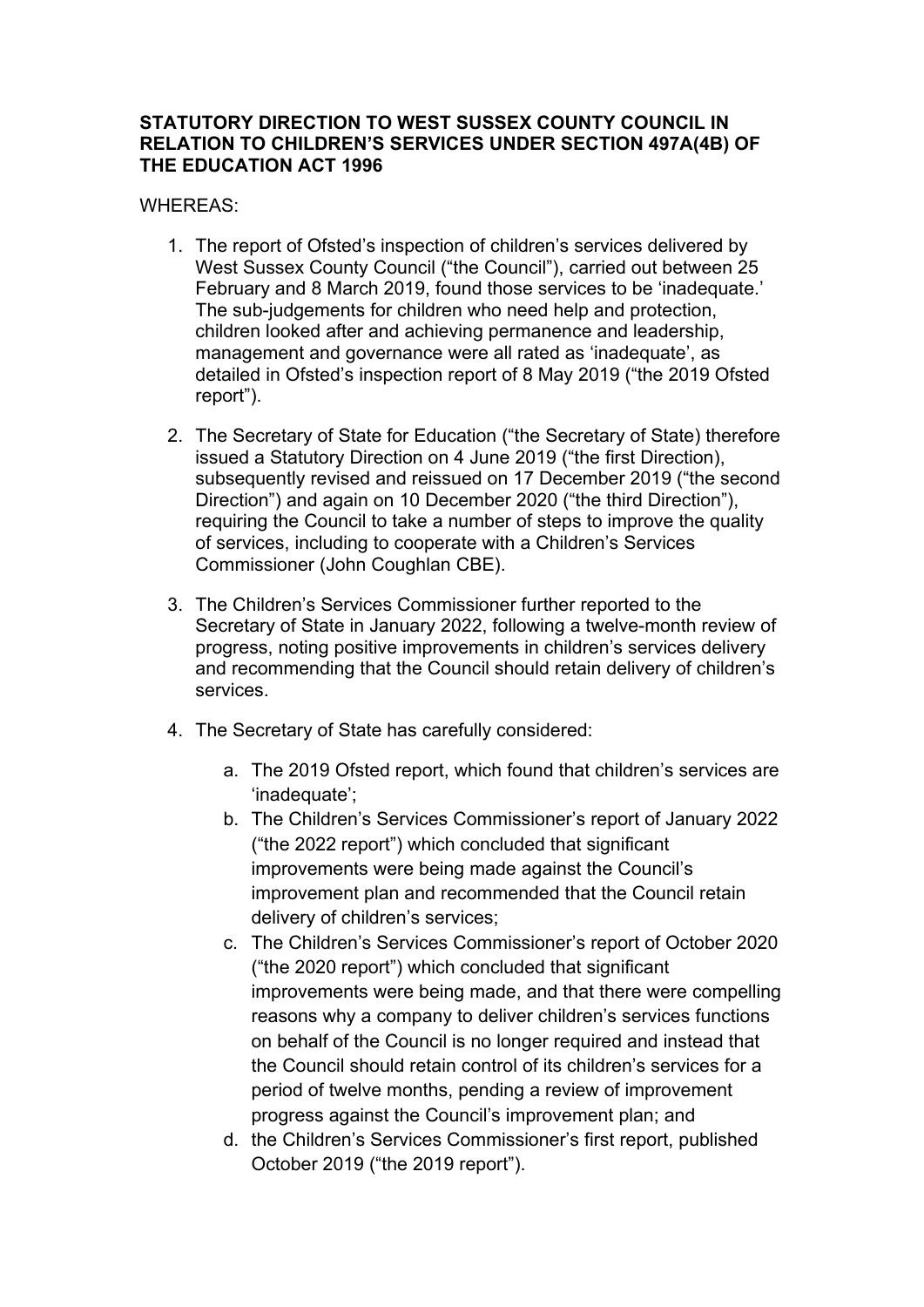- e. Ofsted's letters of:
	- i. 4 December 2020 following a focussed visit on 20 October 2020;
	- ii. 23 June 2021 following a monitoring visit on 18 May 2021; and
	- iii. 12 October 2021 following a monitoring visit on 7 September 2021.
- 5. The Secretary of State has noted the improvements set out in the 2022 and 2020 reports. He also notes that the 2022 report states that the Council requires ongoing support. Additionally, the Secretary of State notes that performance in respect of children's social care services is 'inadequate' as detailed the 2019 Ofsted report. Whilst the Secretary of State has noted the improvements made by the Council since the first Direction, the Secretary of State is satisfied that the Council is still failing to perform to an adequate standard, some or all of the functions to which section 497A of the Education Act 1996 (''the 1996 Act") is applied by section 50 of the Children Act 2004 ("children's social care functions"), namely:
	- a. social services functions, as defined in the Local Authority Social Services Act 1970, so far as those functions relate to children;
	- b. the functions conferred on the Council under sections 23C to 24D of the Children Act 1989 (so far as not falling within paragraph a. above); and
	- c. the functions conferred on the Council under sections 10, 12, 12C, 12D and 17A of the Children Act 2004.
- 6. The Secretary of State, having considered representations made by the Council, considers it expedient, in accordance with his powers under section 497A(4B) of the Education Act 1996, to direct the Council as set out below in order to ensure that all of the Council's children's social care functions are performed to an adequate standard.

## NOW THEREFORE:

- 7. Pursuant to his powers under section 497A(4B) of the Education Act 1996 Act, the Secretary of State directs the Council as follows:
	- a. To comply with any instructions issued by the Department for Education on behalf of the Secretary of State in relation to the improvement of the Council's exercise of its children's social care functions;
	- b. To continue to work with, provide support to, and respond to support and challenge from local authority improvement partners, including those funded by the Department under the Sector Led Improvement Partners programme.